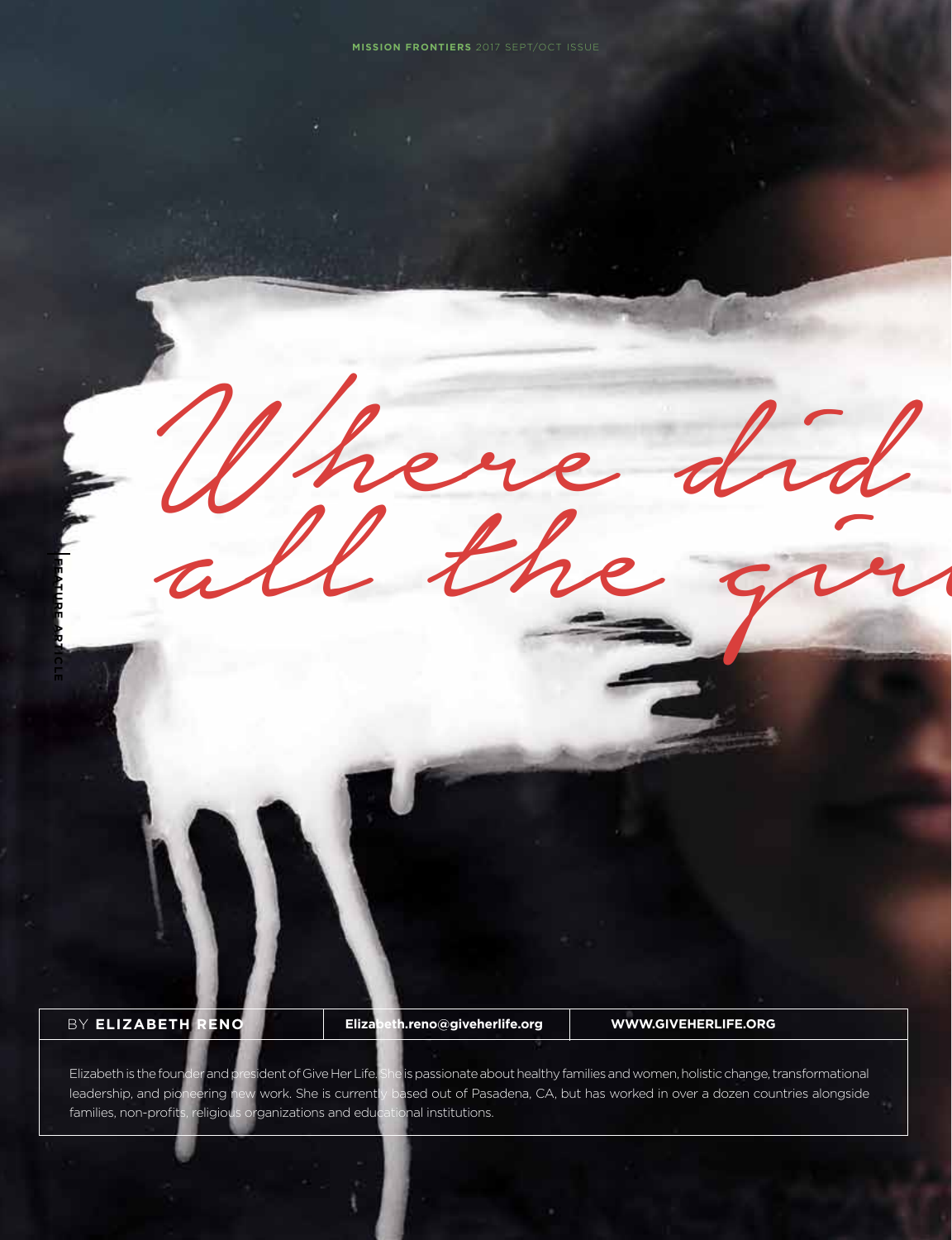Where did not be a control of the did not be a control of the did not be a control of the did not be a control of the did not be a control of the did not be a control of the did not be a control of the did not be a control

 $2g$ 

# **Gendercide**

**7** 

and What the Good News Has to Say About It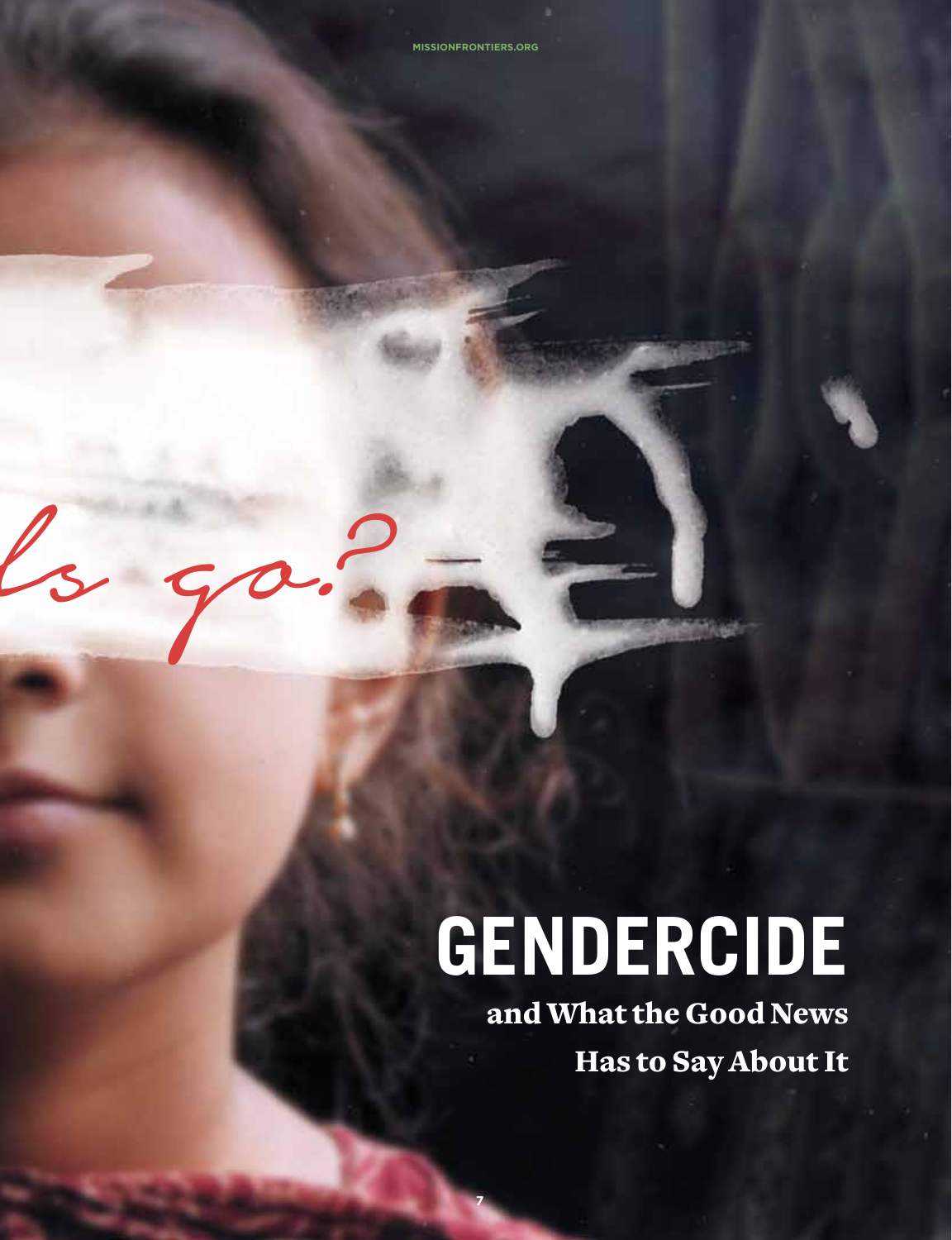**AROUND THE WORLD, families face great pressure** to have a son. Sons mean honor and prosperity; daughters are a financial and social liability. Desperate families respond with desperate measures and try to "select" for a son by killing or aborting daughters. Every year millions of daughters are strangled, suffocated, drowned, lethally neglected, or aborted simply because her family wanted a boy and not a girl. This is called gendercide.

Because of gendercide, girls are disappearing at an alarming rate. In 2005, demographer Christophe Guilmoto estimated that Asia was currently missing 163 million women and girls from their population due to gendercide.1 Gendercide has continued since then, and kept growing. The United Nations puts their estimate at closer to 200 million women.<sup>2</sup> In a single generation, more women have gone "missing" from Asia due to gendercide than all the girls and women alive in the United States.

When I first encountered these issues, my heart broke. I grieved for the lives lost. I grieved for the mothers and fathers who faced such immense pressure that they felt compelled to discard their child. I grieved for the stories I heard, for the mother who declared that for her daughter it was "better for her to die" than to live in the situations of abuse and hardship her mother had faced, for the mother that strangled and buried seven daughters.

Gendercide is rooted in a belief that a girl offers little to her family in terms of social or financial benefit, but a boy offers much more. I grieved at the thought of measuring the worth of a human life in financial and social status.

But I believe the gospel can indeed be good news to families and communities facing gendercide. This isn't about asking people to pray a prayer and "convert." Nor is it just about rescuing unwanted girls. It's about a transformation of individuals and families to embrace their kingdom identity as people loved by God and called to love others. For me, the understanding of good news has come to rest heavily on the idea that humans are made in the image of God. (See "The Image of God: A Dignifying Invitation.") Each person has value because he or she is created, known and loved by God.

The good news is that you matter. You are made in the image of God, which means you have worth and dignity that is sacred and eternal. Your life is not disposable. Your value is not conditional on your status, your wealth or your gender. It cannot be tarnished.

The good news is that you can know God. God is not a far away deity who has no interest in you. He knows you and wants you to know Him. This is a radically different understanding of God from religious traditions where the gods pursue their own ends and have little concern for humans. But God cares so much about being known that He sent Jesus to show us who God is and how much He cares about us.

The good news is that others also have worth and dignity. When we come to understand our own place before God, we can extend the same grace to others. This transforms the way we treat one another, including our own families and children.

The good news is that your salvation is not your own work. God made the first move towards us. This is not a matter of struggling to please a flippant god or trying to be good enough. God declared that we are created, known and loved. He loved us first. This is why we have the gall to hope that God will enter into our brokenness to redeem us.

We can believe with confidence that God cares for these girls and their families, and that it is within His power to shine His light into the darkness that is gendercide. So let's dive in and get a better understanding of what's happening. Here are some of the basics.

### **How does this happen?**

These girls have been eliminated primarily through sexselective abortion specifically targeted at terminating a female fetus in hopes of later conceiving a male. Families with less access to ultrasound and abortion may also kill a newborn daughter, or simply withhold life essentials such as food and medical care. In both India and China, there are laws against finding out the sex of a fetus, aborting because of the fetus's sex, and killing a child. However, the practices continue with little resistance. A girl is killed or aborted every 16 seconds, simply because she is a girl. $3$ 

## **How do we know how many women are "missing" due to gendercide?**

The prevalence of gendercide is measured by the male to female sex ratio. A sex ratio reports how many males there are compared to how many females in a certain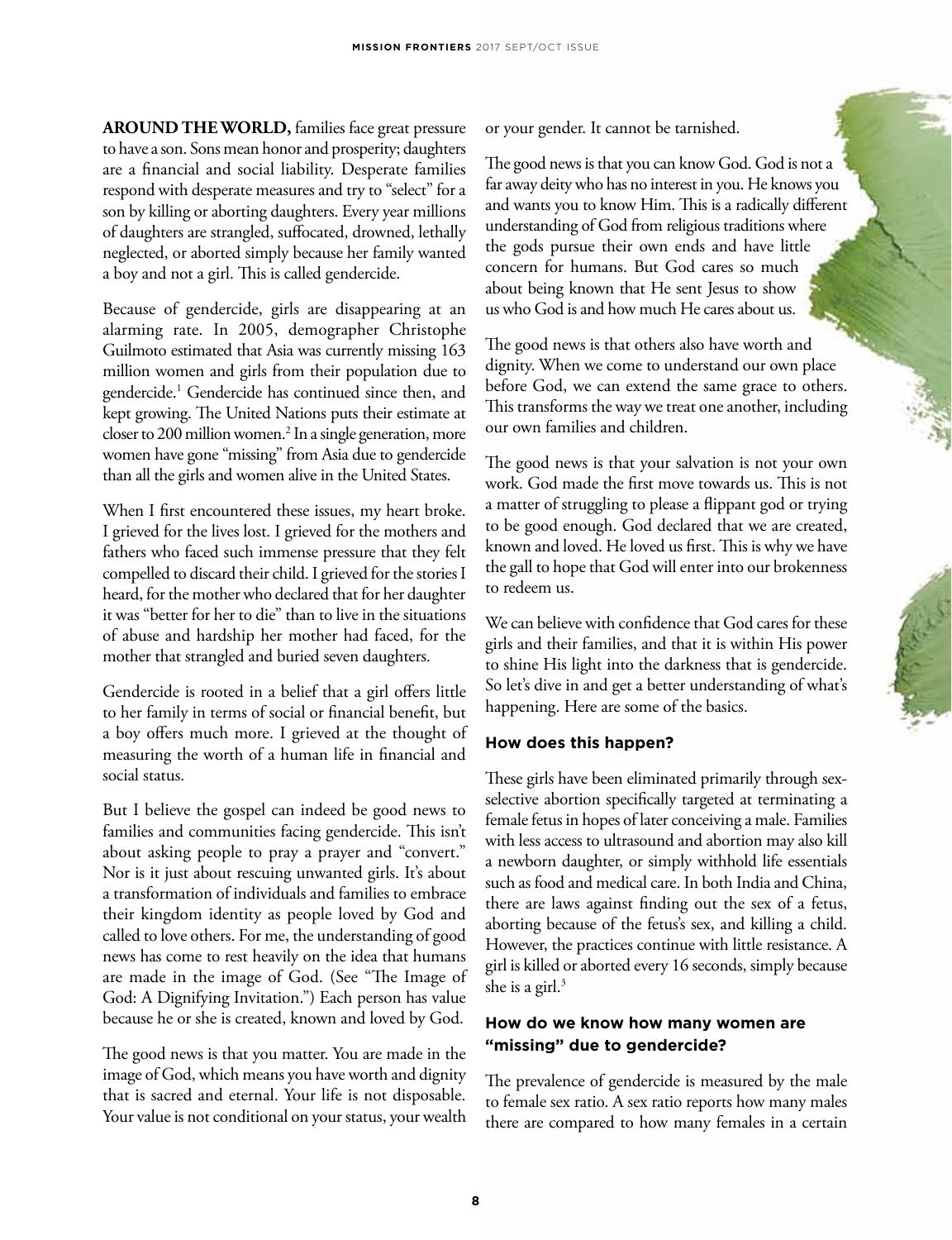**The good news is that you matter.** *You are made in the image of God,* **which means you have worth and dignity that is sacred and eternal.**   *Your life is not disposable.*  **Your value is not conditional on your status, your wealth** 

**9** 

 *or your gender.*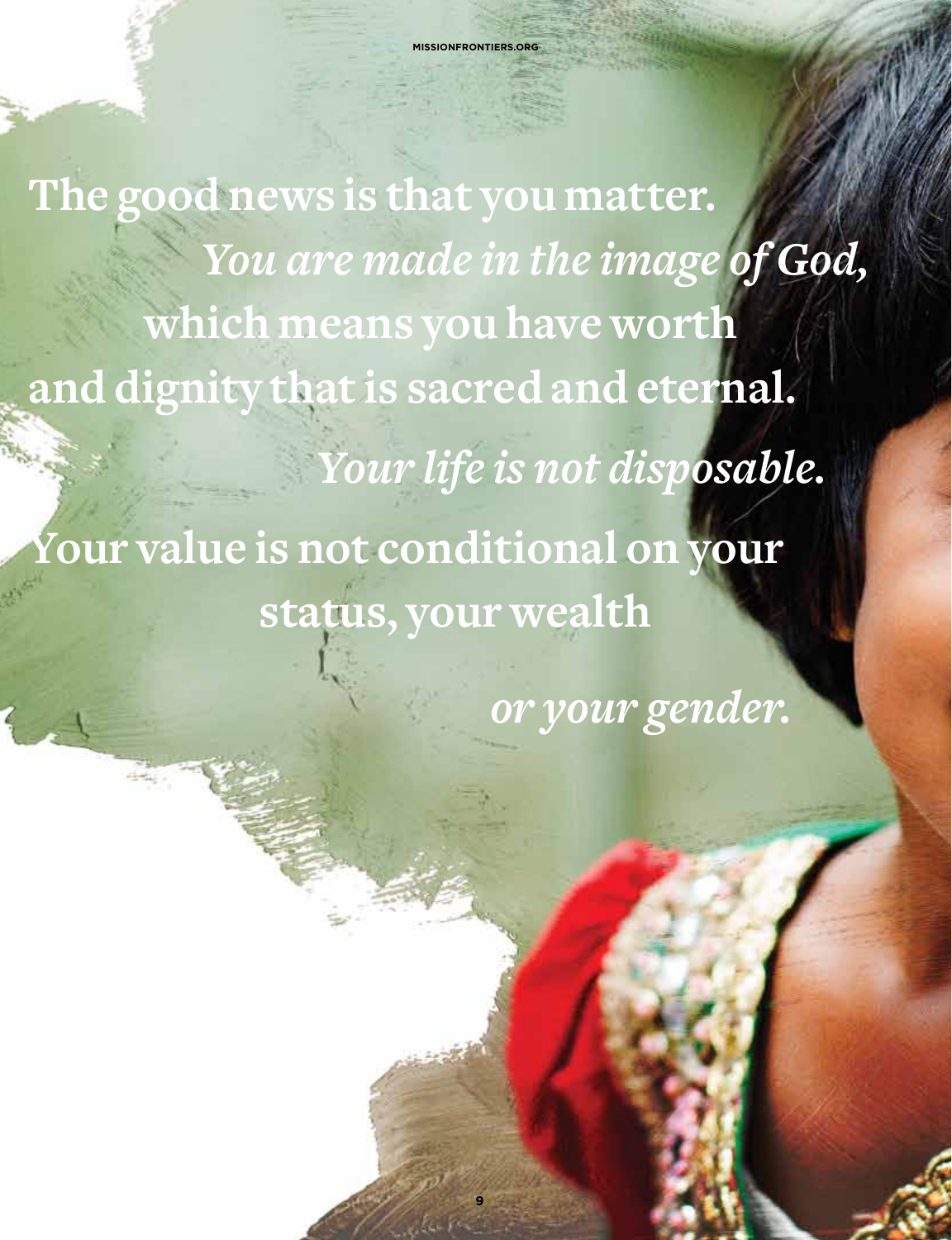# KEY TERMS

The systematic killing of members of a specific sex, virtually always used of women **GENDERCIDE** 

The attempt to control the sex of the offspring to achieve a desired sex (in this case, a son). It can be accomplished in several ways, including sex selective abortion and female infanticide Sex selection

The deliberate killing of a newborn female baby Female infanticide

## Sex selective abortion/ female feticide

The practice of terminating a pregnancy based upon the sex of the baby (in this case, a female)

Ratio of females to males in a population (The absence of female births indicates gendercide.) **SEX RATIO** 

Placing a higher value on sons than daughters (Son preference is rooted in gender inequality and is often the motivation behind gendercide.) Son preference

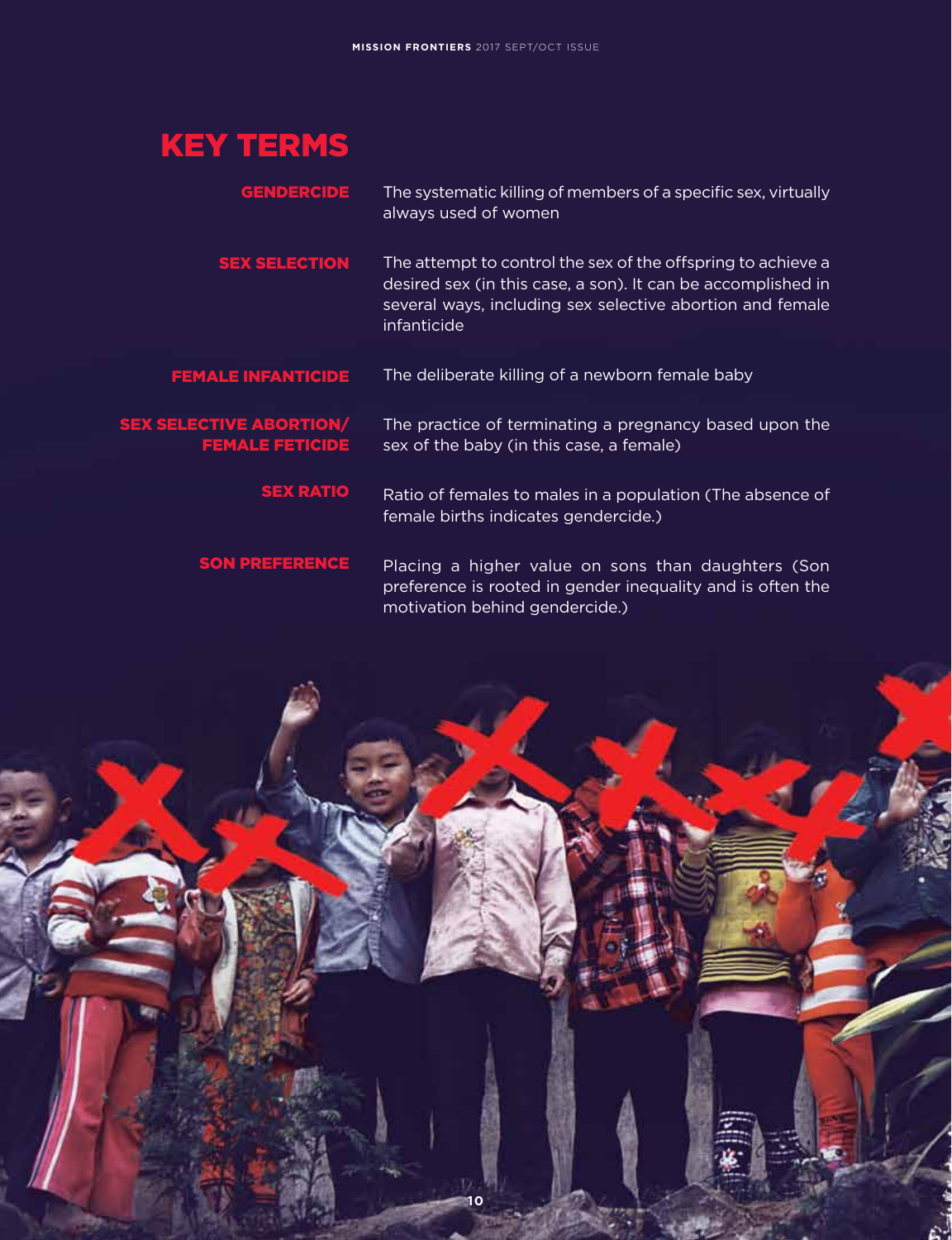age group (often ages 0-6) in a certain area. If there is no gendercide, the natural number of males and females would be about even. The presence of many more boys than girls indicates the practice of gendercide.

Some areas report dramatically skewed sex ratios. For example, the sex ratio of the 0-6 age range in the Indian state of Punjab is 846 girls per 1,000 boys.<sup>4</sup> Another example, China's sex ratio for children 0-5 years old stood at 810 girls for every 1,000 boys in 2005, so we know that many of those girls have been eliminated from the population.5

Although the sex ratio is the primary measure of gendercide, other types of evidence can also contribute to our understanding. For example, a study in Delhi found "that out of 8,000 cases, 7,999 aborted fetuses were female; another Bombay study indicated that of 1,000 cases, 97 percent were female."6

#### **Where is this happening?**

**STANDARD SONOR** 

India and China account for the majority of the missing women (See "A Caste Story from India"). Vietnam, Georgia, Armenia, Albania and Azerbaijan also have dramatically skewed child sex ratios.7 It is important to keep in mind, however, that the sex ratio can vary greatly depending on the area of the country. Although gendercide is not practiced exclusively by one particular religious block, the majority of communities that practice gendercide are among unreached people groups.

#### **Why is it happening?**

Families desire sons for a multitude of cultural, religious, and economic reasons and will go to great lengths to ensure that their offspring are male. Gendercide thrives in patriarchal societies that have traditionally valued men over women. Sons bring honor to a family while girls bring shame and economic burden. Sons carry on the family lineage and are able to inherit any wealth or business the family might own. Among Hindus, it is the eldest son that lights the funeral pyre at his father's funeral so that his soul can move into the after life. In India, daughters are seen as a financial burden due to the cultural tradition of paying a dowry to the groom's family at the marriage of a daughter. Although exchanging dowry is technically illegal, it continues in a modernized version and can be up to ten times a family's annual income.

Moreover, spending money on a daughter's education is seen as investment with no return as she will most likely marry and then she and her children will belong to another family. It is also likely upon marriage that a woman will no longer work, even if she previously held a job. Both Indian and Chinese parents worry that without a son, they will have no one to care for them in their old age. Therefore a son is financial security for aging parents. Sons are an asset, daughters a liability.

There is a widespread belief that gendercide is naturally decreasing as education and modernization spread, but the evidence shows otherwise. Son preference is as old as time, but three developments in recent decades have exacerbated gendercide. The first is technological expansion, which has made ultrasound tests and abortions cheap and accessible. The second is a demographic shift to smaller family sizes, making families more likely to take measures to ensure that their first or second child

# A study in Delhi found "that out of 8,000 cases, 7,999 aborted fetuses were female."



is a son. The third development is government policy that limits family size and encourages abortion as a tool for family planning. (See "Tackling Gendercide and the Two-Child Policy.") Although it is illegal in China and India to find out the sex of a fetus or get a sex-selective abortion, these regulations are rarely enforced. (See "Gendercide in India: What's making a difference?" for